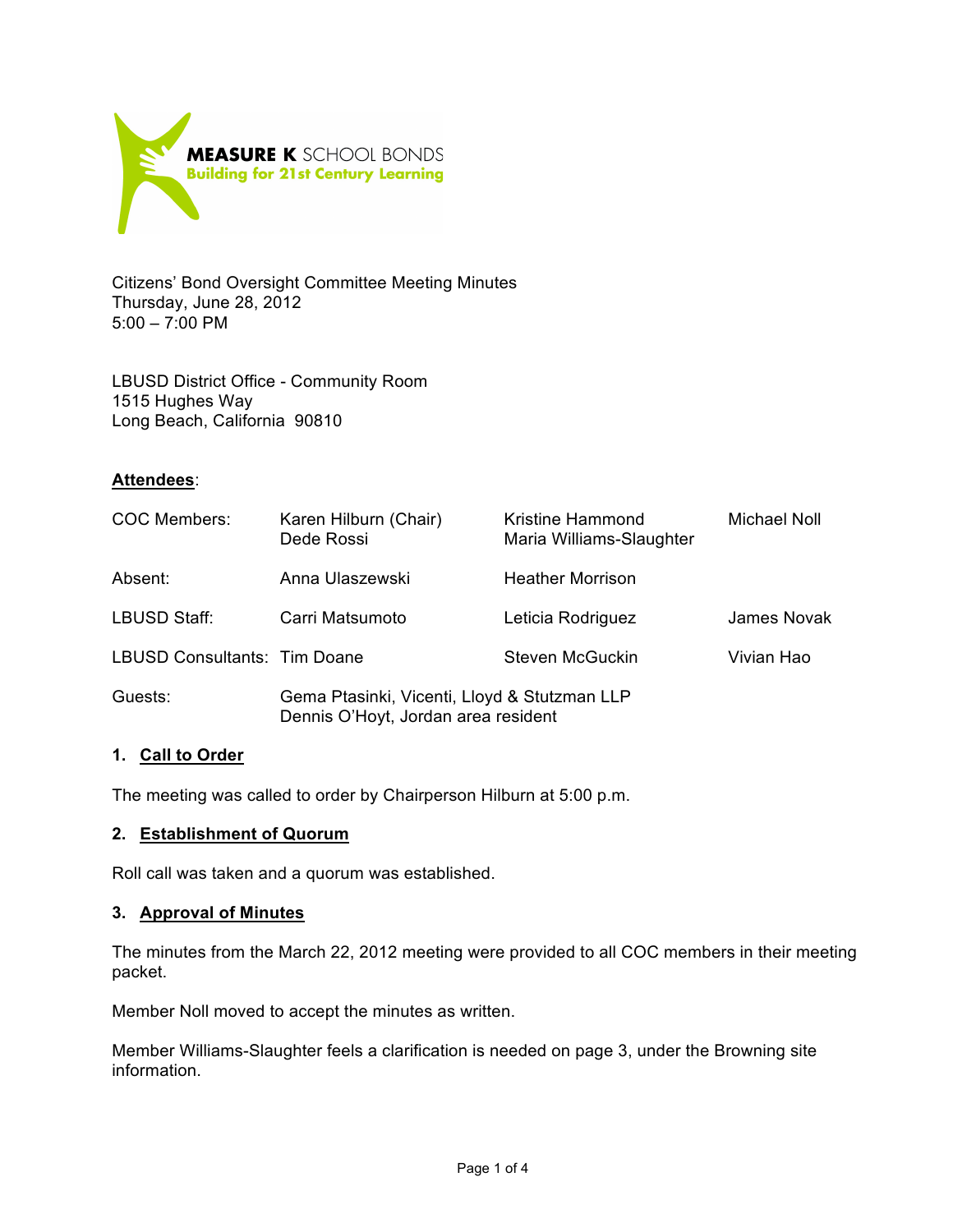Member Noll moved to accept the minutes with the change. The motion was seconded by Member Rossi and the motion passed. Member Williams-Slaughter abstained.

### **4. Communications**

Introduction of 2012/13 COC Members

Member Williams-Slaughter is representing the taxpayer association. She is a plant manager at CSULB and has two children in the district.

Carri Matsumoto shared that Heather Morrison had previously scheduled a vacation and couldn't be present. She represents the PTA and is very involved with the schools and the district.

## **5. Public Comment**

None.

## **6. Staff Reports**

### **2011/12 Measure K Audit**

Gema Ptasinski reviewed the plan and the process to be followed regarding the required audit. The work has already started and a report will be issued in December.

Member Hammond inquired if they look at the bids. Ms. Ptasinski replied that they do, as well as the approval process.

## **Measure K Bond Program Update**

Jessie Elwin Nelson Academy: The school is ready to open in the fall and 800 students are expected to attend. It is exciting to see the project finalized, with the new technology and the flexible furniture. A test pilot with iPads for the teachers and students is also being planned. Discussion was held with regards to any replacements made and who would bear the cost.

The marquee is almost finalized. They continue to collaborate with the City of Signal Hill on the traffic issues.

Member Noll added that they recently had a tour with the police department. The traffic light approval seems to be stuck with Caltrans.

Ernest S. McBride High School: The project is progressing remarkably well and is approximately 50% complete. They are getting ready to ask the State to release the funds for the equipment for the two grants approved.

Roosevelt ES: The project is ready to be submitted to the State Architect. A number of inquires have been received about items being salvaged or replicated, in order to maintain some historical value. Quite a few items have already been identified so that the feel will continue to be art deco, just more modern.

Cabrillo High School Pool: Construction begins this summer and will be for two years.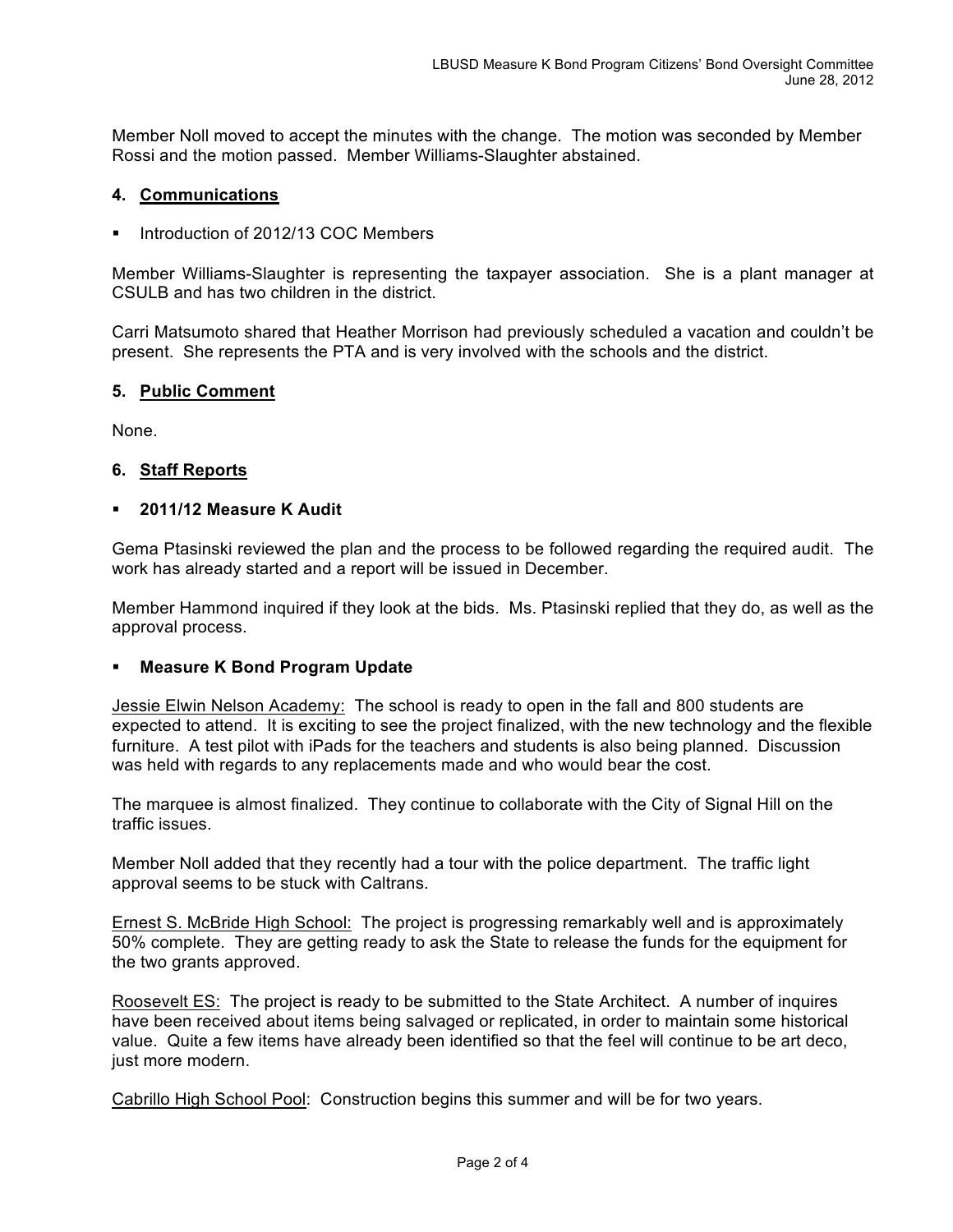Jordan HS Major Renovation: Conceptual design has begun and they plan to have five construction phases. Meetings have been scheduled to address concerns from the community and to explore design ideas. Challenges with the budget are already anticipated due to the scope of the project.

New High School #2 at the Former Browning Site: Conceptual design is under review.

Jordan Freshman Academy: Construction documents are under review.

Newcomb K-8 AB300 / New Construction: The project is moving along as expected and the bungalow transfers to Keller have taken place.

Member Hammond inquired about the plan for the Keller site once Newcomb is complete. Carri replied that it's still under review and no formal recommendation has been made.

Bancroft MS Gym: Building assessment is underway and the construction is expected to begin in the summer of 2013. The building will not be usable during construction.

Poly HS Auditorium: Building assessment is underway by a professional team, although a structural engineer makes the ultimate recommendation.

DOH & Lakewood Portable Removal: Phase I has been completed and the close-out is underway. Phase II and possible sites are being assessed.

Harte Deportabilization & Restroom Relocation: Construction and DSA approval are complete and they have started to remove the portables.

Boiler Replacement Phase I: Site assessments are complete but the challenge is that work can only be done in the summer, so they are trying to group the projects to be more efficient.

Fire Alarm, Intercom & Clock Replacement Phase I: The original project scope included ceiling and light fixture replacement but it had to be revised due to DSA scoping issues. Construction documents are underway.

Technology, ADA Improvements and DSA Certification: Work has been completed and the project close-out is underway.

Wireless Data Communications: Will test a pilot project at four sites beginning in the fall.

Carri shared that going into the  $4<sup>th</sup>$  year of the program, they have had to hire more consultants and project teams to have on site.

### **Quarterly Financial Update**

Tim Doane reviewed the Executive Summary as of May 18, 2012 and expenditures as of April 30. Mr. Doane shared that new budgets have been created due to the number of projects started. He recapped the expenditures and shared that so far \$145 million have been spent.

Chairperson Hilburn stated that the executive summary is great and easy to follow.